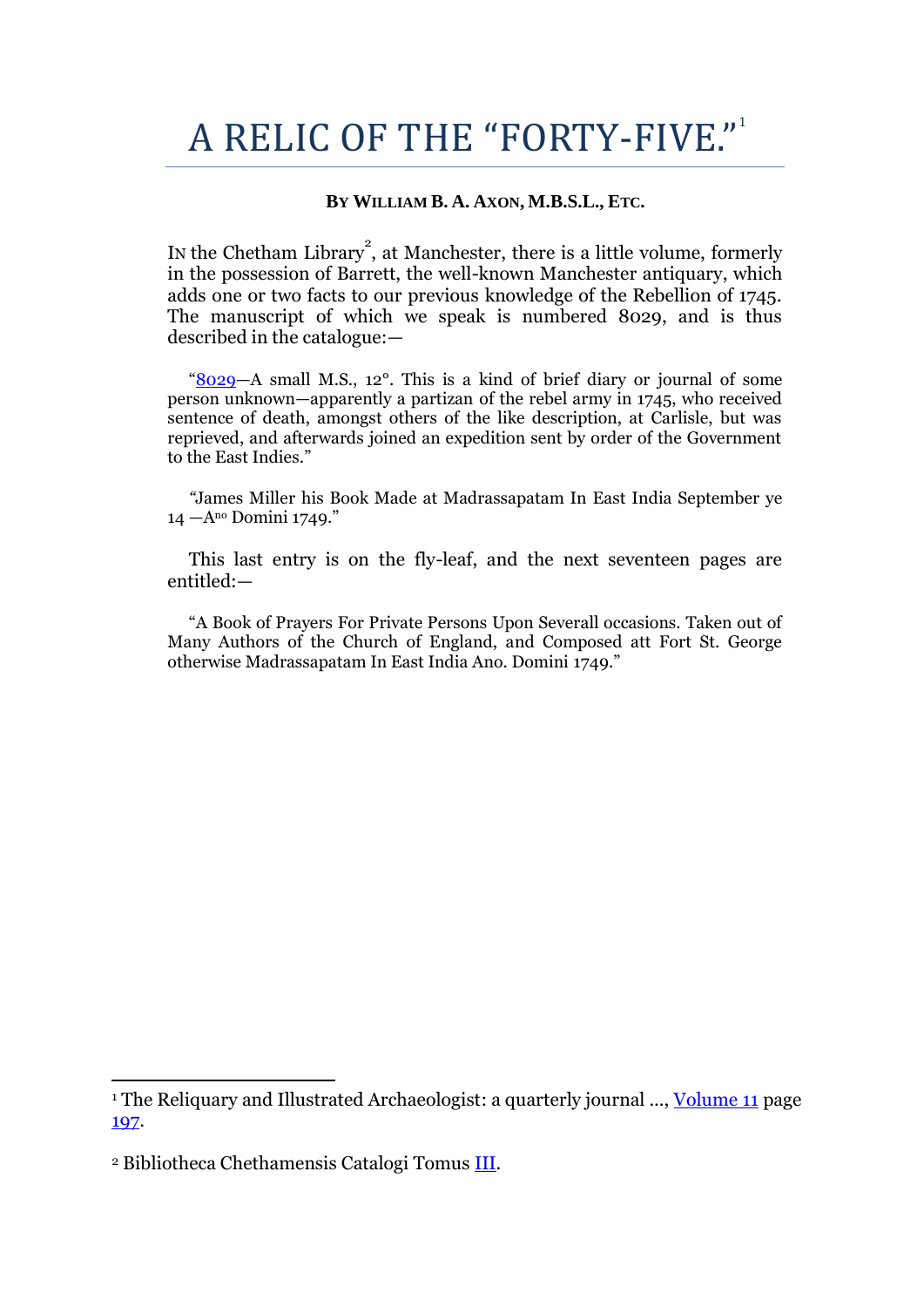So far there is nothing very promising, but if the reader will turn the book upside down, and commence at the other end, he will find he has left James Miller"s pious orisons behind, and is perusing the diary or narrative of one who followed Prince Charlie in the fatal "forty-five." He joined on the 7th of December, when the army was at Leek, in Staffordshire,

retreating to Scotland. Of their march he gives no particulars, beyond a brief notice of the Duke of Cumberland"s check at Clifton Moor. "When Carlisle surrendered," savs our witness, "the officers were confined in the town gaol, and the private persons in the cathedral church, there being no other place in the town large enough to hold so large a number; we were barbarously treated, the soldiers rifling us, and taking everything from us, both money and clothes; they did not allow us any provisions for three days, and on the fourth but one small biscuit a man." So



**Licking Stones**

much for solid food, now as to liquid sustenance. An old well which was in the church itself, and had been unused for a century, was unclosed for the benefit of the prisoners, who, if they were too fastidious to drink thereof, had the alternative allowed them of perishing of thirst. On January 12<sup>th</sup>, according to our diarist, the officers were removed, and the two next days other detachments of prisoners were sent off to York, Lancaster, and Chester jails. The officers were tightly pinioned, arms and legs, so that it was impossible for them to escape, and only with difficulty they could hold the bridle. Each horse was fastened to its predecessor. This melancholy procession was headed by Hamilton, the late Governor; his horse was led by a dragoon, who bore in his hand a naked sword. After the band of officers were more dragoons, two of whom held a rope, to which the undistinguished herd of rebels were attached. Our hero was one of the sorry band which left Carlisle on the  $14<sup>th</sup>$ , in charge of the brutal soldiery,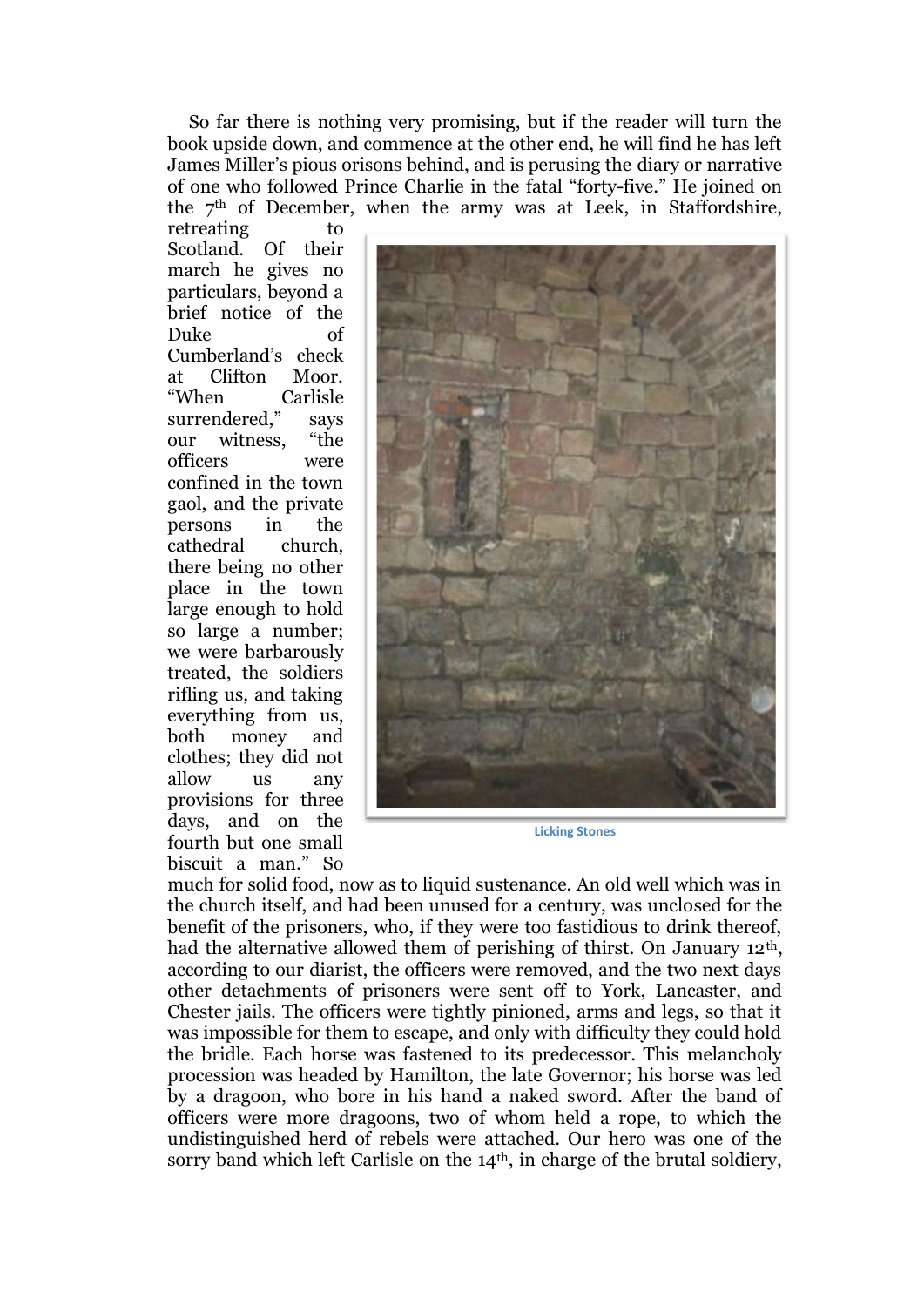anxious to emulate the barbarity of their royal commander—at least they could only hope to equal it; to surpass it would have been impossible.

On their arrival at Lancaster, on the 18th, they were heavily ironed, their allowance for food from the Government was fourpence a day, but the jailor being a man of enterprise, confiscated this sum, and in return fed them upon the garbage and refuse of the meat market. In spite of this humane and considerate treatment, the prisoners were dissatisfied, and eighty of them were such ungrateful rebels as to sicken and die.

Amidst these horrors our diarist remained until the 1st of August, when forty-nine prisoners were marched to Carlisle, guarded by a company of soldiers, and there confined. Eight days after, one Peter Taylor effected his escape, but was unlucky enough to be re-captured at Kendal. This brought fresh hardships upon his friends, and increased the closeness and severity of their confinement in the castle. More prisoners were brought into the town; more, indeed, than the ingenuity of jailors could find room for. This want of space procured for the rebels mercy they might otherwise have sued for in vain. By a process of very doubtful legality, a number of them, selected by chance, the most obnoxious having been previously eliminated, were allowed to accept immediate transportation as their punishment instead of awaiting their trial with the certainty of the gallows beyond it. The number for trial was reduced to 127, who were arraigned on the 9<sup>th</sup> of September, "where, by the advice of a friend, I unfortunately pleaded guilty," says the Diarist.

Several others united in this plea in the delusive hope of pardon. They were soon undeceived. On the 19<sup>th</sup> our diarist received sentence of death, and on the 26th came the death-warrant, fixing the day for his execution on the 15th of November, *being the anniversary of the day when the rebels took Carlisle!* For two months he remained in the valley of the shadow of death, looking forward to a death upon the gallows, and a traitor's unhonoured grave. Two months of suspense and agony, and then on November 14th, the day on which "twenty poor souls suffered at Carlisle, seven at Penrith, and six at Brampton," he was reprieved. Here the diarist and his fellow-prisoners remained, until there came a messenger from the Duke of Newcastle, and with him Lieutenant George Gordon, with instructions to enlist as many as were fit and able, acquainting them that they were to go to the East Indies on a secret expedition against the French. This is the only gleam of merciful policy visible in the actions of the Government. These men had proved their soldierly qualities, and abroad they would be fighting for old England, and care little whether it was under the banner of James or George.<sup>3</sup>

.

 $3^{\circ}$ ... and it is H[is] M[ajesty]'s particular direction to me, that I desire you not to be nice as to the principles of those you enlist; but, on the contrary, rather chuse those whose loyalty has of late been most suspicious."—*H. Fox to the Lord President Forbes [\(Culloden Papers,](http://books.google.com/books?id=hJ0uAAAAMAAJ) p. [304\)](http://books.google.com/books?id=hJ0uAAAAMAAJ&dq=Forbes%20Culloden%20Papers&pg=PA304#v=onepage&q&f=false).*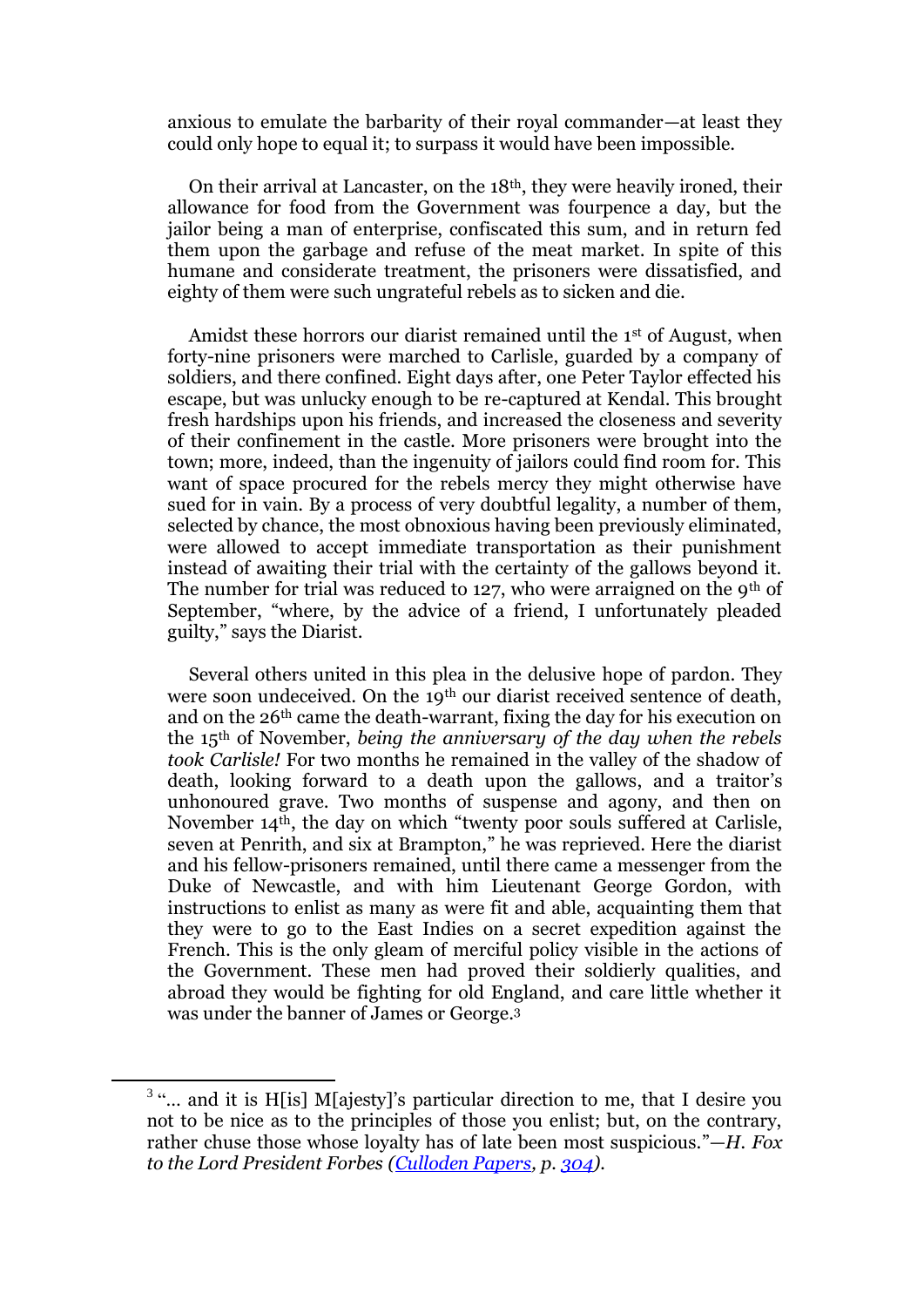September  $27<sup>th</sup>$  found them at Penrith, where they were civilly treated by Gordon, and after the hardships they had undergone, it must have been a delightful sensation to receive fair words and fair promises from any one wearing the king"s uniform. With their long marching their feet were almost naked. Complaisant Gordon promised to furnish them with new understandings. Then comes the shoemaker and places a bundle of new shoes on the ground; those who will enlist may have shoes at once, those who refuse may carry their feet to be shod where they will. Only two were tempted, the rest refusing, being harshly treated in consequence, and marched by long and fatiguing stages to York. Meanwhile the wily Gordon had stolen a march upon them, and by an unveracious assertion that they had all enlisted, had made many recruits amongst the prisoners there. By threats and cajolements many were induced to join. Some were still obstinate, and refused to bear arms for King George. Six were sent back to Carlisle for execution, the remainder were to be sent on board ship, safely secured, and treated as the Admiral thought fit. Seeing that further resistance was useless, the obdurate now gave way, and on the 25<sup>th</sup> October, they went on board the *Royal Duke,* and sailed for India.

It would be of little use to reproduce our hero"s impressions of his voyage. He is not a very minute observer, and deals much in generalities. Madeira belongs to the Portuguese, who, he tells us, are very courteous to strangers, and of a tawny complexion. This bit of ethnology is followed by a similar fragment of geographical lore, for, on the 29th they saw the "*Pike*  of Teneriffe, supposed to be the highest hill in the world."

The only active service our hero appears to have seen, was the unsuccessful siege of Pondicherry, by Admiral Boscawen. It is not an incident of much note in military annals; not nearly so famous as the successful siege of that town, thirteen years later, when Coote razed its ramparts and filled its moat with mud, and so we shall not follow day by day his record of the progress of the siege; his recapitulation of the firing, and skirmishes; the building up and blowing down of forts; his occasional entries of days when nothing extraordinary happened "except some few killed and wounded."

## Here is a specimen entry—

"Sept. 10, we had several killed and wounded in the Trenches, two Europeans came from the French; surrendered themselves to our Generals. We have had very bad weather of late, the Rains *[sic]* filled with water and mud, being almost unpassable, being so deep that it takes us to the waist and are obliged to stand in them twenty-four hours and to pass and repass everything to the assistance of our Brother Soldiers, the duty is very hard upon us having scarce a night's rest in a week."

No wonder that after these hardships we should find him in the hospital, where he remained a month, "but, thank Almighty God, I returned to my company in pretty good health upon the 4th of November."